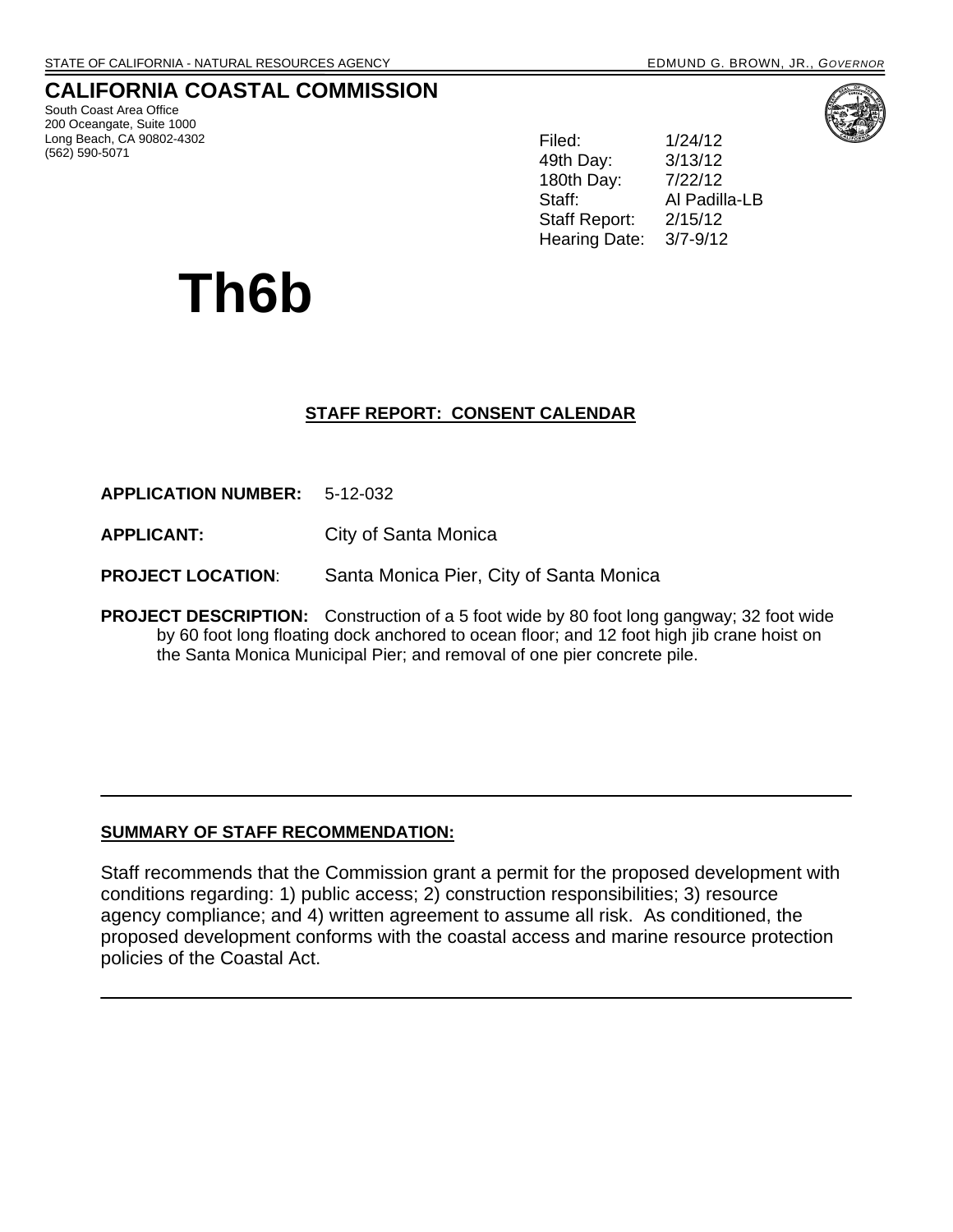### **I. STAFF RECOMMENDATION:**

Staff recommends that the Commission adopt the following resolution to **APPROVE** the coastal development permit application:

*MOTION: I move that the Commission approve coastal development permit applications included on the consent calendar in accordance with the staff recommendations.* 

Staff recommends a **YES** vote. Passage of this motion will result in approval of all permits included on the consent calendar. An affirmative vote of a majority of the Commissioners present is needed to pass the motion.

## **RESOLUTION TO APPROVE THE PERMIT:**

The Commission hereby approves a permit, subject to the conditions below, for the proposed development and adopts the findings set forth below on grounds that the development as conditioned will be in conformity with the provisions of Chapter 3 of the California Coastal Act and will not prejudice the ability of the local government having jurisdiction over the area to prepare a local coastal program conforming to the provisions of Chapter 3. Approval of the permit complies with the California Environmental Quality Act because either 1) feasible mitigation measures and/ or alternatives have been incorporated to substantially lessen any significant adverse effects of the development on the environment, or 2) there are no further feasible mitigation measures or alternative that would substantially lessen any significant adverse impacts of the development on the environment.

### **II. STANDARD CONDITIONS:**

- 1. Notice of Receipt and Acknowledgment. The permit is not valid and development shall not commence until a copy of the permit, signed by the permittee or authorized agent, acknowledging receipt of the permit and acceptance of the terms and conditions, is returned to the Commission office.
- 2. Expiration. If development has not commenced, the permit will expire two years from the date on which the Commission voted on the application. Development shall be pursued in a diligent manner and completed in a reasonable period of time. Application for extension of the permit must be made prior to the expiration date.
- 3. Interpretation. Any questions of intent or interpretation of any condition will be resolved by the Executive Director or the Commission.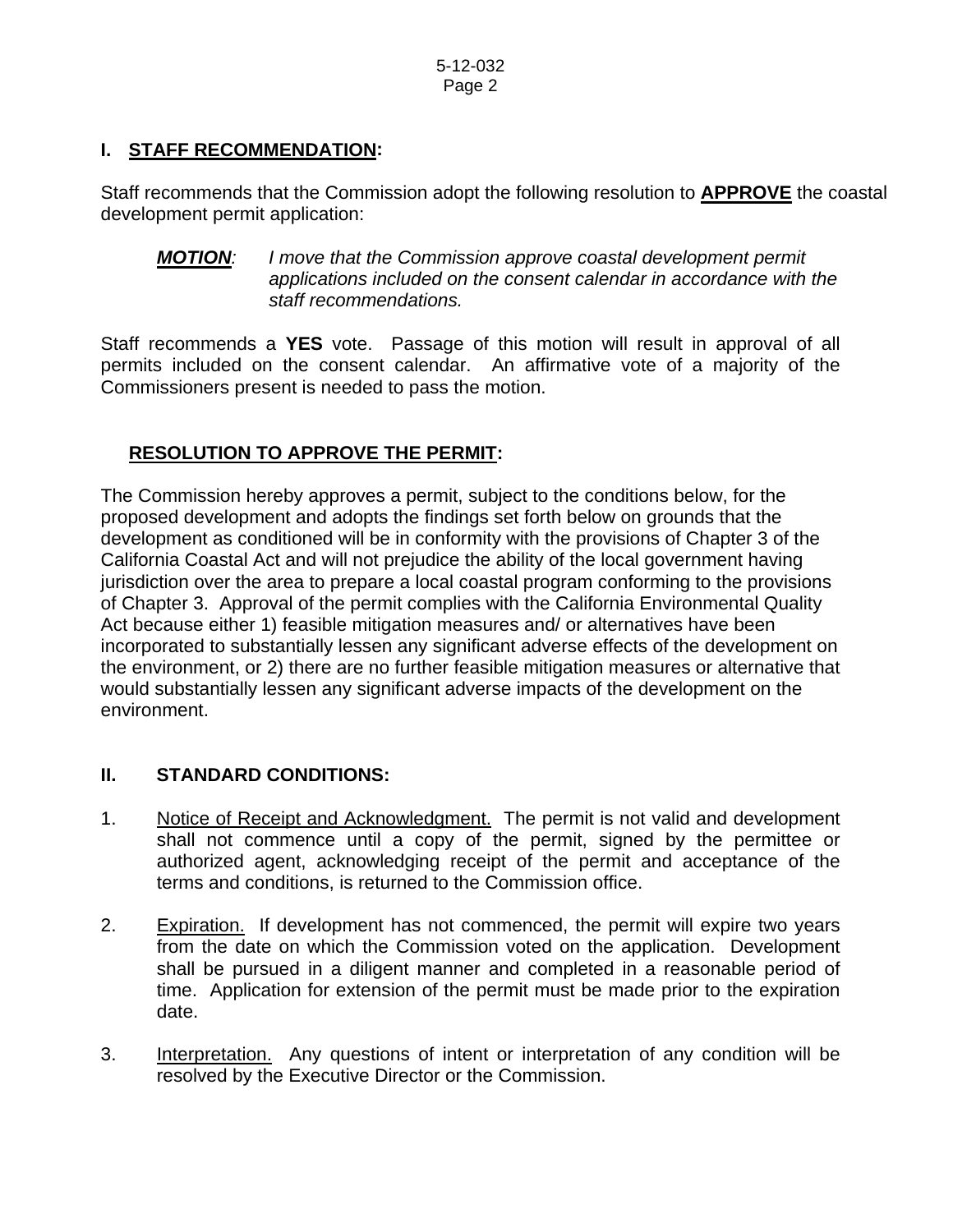- 4. Assignment. The permit may be assigned to any qualified person, provided assignee files with the Commission an affidavit accepting all terms and conditions of the permit.
- 5. Terms and Conditions Run with the Land. These terms and conditions shall be perpetual, and it is the intention of the Commission and the permittee to bind all future owners and possessors of the subject property to the terms and conditions.

### **III. SPECIAL CONDITIONS**

### **1. Public Access To and Along the Shoreline**

The applicant and the development shall not interfere with public access along the shoreline or the Pier (except for the temporary disruptions that may occur during the completion of the permitted development).

### **2. Construction Responsibilities and Debris Removal**

Applicant shall not allow discharge of silt or debris into coastal waters as a result of this project. By acceptance of this permit, the applicant agrees that the permitted development shall be conducted in a manner that protects water quality pursuant to the implementation of the following BMPs.

- A. No construction materials, equipment, debris, or waste will be placed or stored where it may be subject to wave, wind, or rain erosion and dispersion.
- B. Staging and storage of construction machinery and storage of debris shall not take place on the beach.
- C. Any and all debris resulting from construction activities shall be removed from the beach and pier area on a daily basis and disposed of at an appropriate location.
- D. Machinery or construction materials not essential for project improvements are prohibited at all times in the subtidal or intertidal zones.
- E. Where permitted, disturbance to the ocean bottom and intertidal areas shall be minimized.
- F. Silt curtains shall be utilized to control turbidity during placement or removal of all piles.
- G. Netting, tarps and/or other forms of barriers shall be installed between the water and the pier to prevent any unpermitted material from entering the Pacific Ocean.
- H. Floating booms shall be used to contain debris discharged into coastal waters and any debris discharged shall be removed as soon as possible but no later than the end of each day.
- I. Divers shall recover non-buoyant debris discharged into coastal waters as soon as possible after loss.
- J. Sand from the beach, cobbles, or shoreline rocks shall not be used for construction material.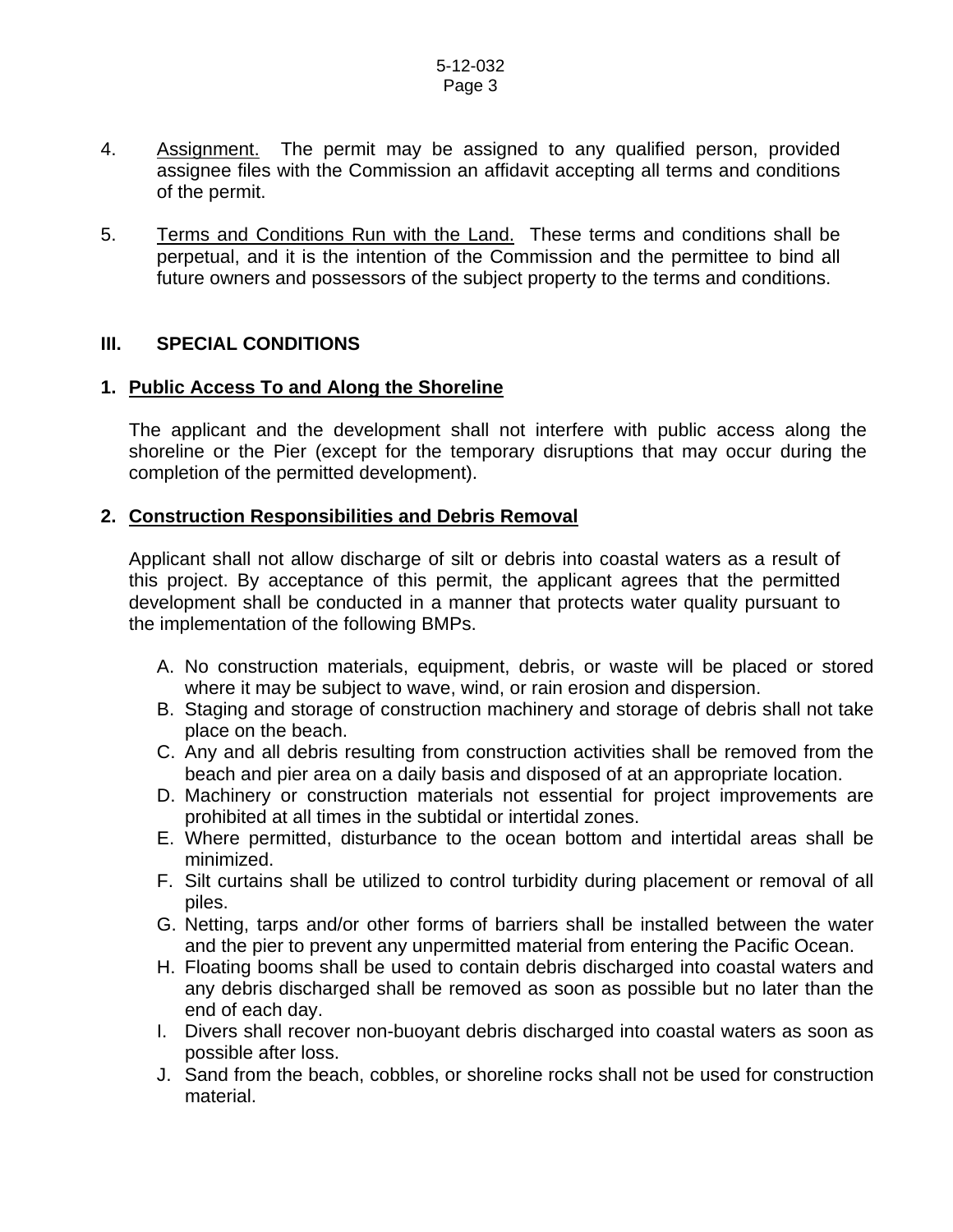- K. Erosion control/sedimentation Best Management Practices (BMP's) shall be used to control sedimentation impacts to coastal waters during project staging, demolition and construction. BMPs shall include a pre-construction meeting to review procedural and BMP guidelines.
- L. The applicant shall dispose of all demolition and construction debris resulting from the proposed project at an appropriate location outside the coastal zone. If the disposal site is located within the coastal zone, a coastal development permit or an amendment to this permit shall be required before disposal can take place.
- M. At the end of the construction period, the permittee shall inspect the project area and ensure that no debris, trash or construction material has been left on the beach or in the water, and that the project has not created any hazard to navigation.

### **3. Resource Agencies**

The permittee shall comply with all requirements, requests and mitigation measures from the California Department of Fish and Game, Regional Water Quality Control Board, U.S. Army Corps of Engineers, and the U.S. Fish and Wildlife Service with respect to preservation and protection of water quality and marine environment. Any change in the approved project that may be required by the above-stated agencies shall be submitted to the Executive Director in order to determine if the proposed change shall require a permit amendment pursuant to the requirements of the Coastal Act and the California Code of Regulations.

### **4. Assumption of Risk, Waiver of Liability and Indemnity Agreement Applicable to Applicant**

**A.** By acceptance of this permit, the applicant, City of Santa Monica, acknowledges and agrees (i) that the site may be subject to hazards from wave and tidal action; (ii) to assume the risks to the applicant, City of Santa Monica, and the property that is the subject of this permit of injury and damage from such hazards in connection with this permitted development; (iii) to unconditionally waive any claim of damage or liability against the Commission, its officers, agents, and employees for injury or damage from such hazards; (iv) to indemnify and hold harmless the Commission, its officers, agents, and employees with respect to the Commission's approval of the project against any and all liability, claims, demands, damages, costs (including costs and fees incurred in defense of such claims), expenses, and amounts paid in settlement arising from any injury or damage due to such hazards; and (v) to include a provision in any subsequent lease of such property requiring the lessee to submit a written agreement to the Commission, for the review and approval of the Executive Director, incorporating all of the terms of subsection A of this condition.

**B.** PRIOR TO ISSUANCE OF THE COASTAL DEVELOPMENT PERMIT, the City of Santa Monica, as applicant, shall submit a written agreement, in a form and content acceptable to the Executive Director, incorporating all of the above terms of this condition.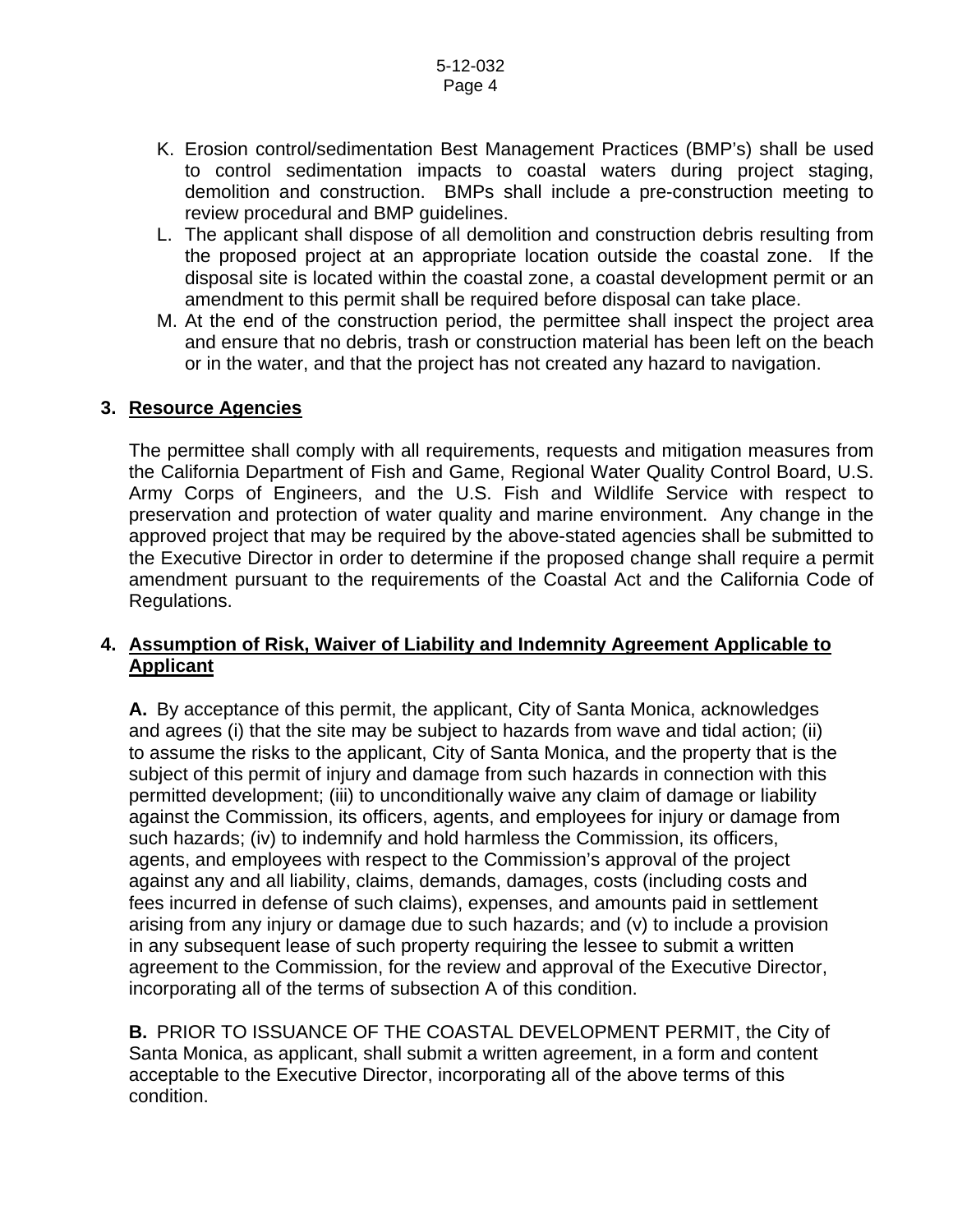### **IV. FINDINGS AND DECLARATIONS:**

The Commission hereby finds and declares:

### **A. Project Description and Location**

The City of Santa Monica proposes to construct on the Santa Monica Municipal Pier a 5 foot wide by 80 foot long gangway along the side of the pier; 32 foot wide by 60 foot long floating dock anchored to ocean floor; and 12 foot high jib crane hoist with a 3'-6" post and cable perimeter fence on the pier platform; and removal of one pier concrete pile (5 feet below existing mudline) under the fishing platform to allow for the gangway. The gangway and dock will be located along the western end of the pier just east of the harbor patrol building and public restrooms. The gangway and dock will be used for emergency purposes for the harbor patrol and other emergencies**.** The jib hoist is being added to raise and lower the gangway.

The gangway will be located off of an existing 20 foot wide by 60 foot long fishing platform that is cantilevered out along the south side of the main pier platform and will provide access to the proposed floating dock. An approximately 8 foot by 18 foot section of the fishing platform, along with an existing concrete pile, will be removed to provide an access area for the gangway from the pier's platform. The floating dock will be anchored to the seafloor by a Seaflex flexible-hawser type anchoring system consisting of cables and 12 helical anchors driven into the seafloor in approximately 16 feet of water. The seafloor in this location consists of bare sand with no aquatic vegetation.

The City requires all contractors to implement Best Management Practices (BMPs) during demolition and construction to reduce construction related impacts to coastal waters. BMPs for this project will include, but are not limited to, the use of netting or tarps to prevent any falling debris from entering the water; floating booms with silt curtains; debris recovery of all non-buoyant material; and covering of all stockpiles and construction materials.

The existing pier is approximately 1,600 feet long and a maximum of 270 feet wide, and provides approximately 413,056 square feet of area. The pier consists of a wood deck supported by approximately 2,000 wood and concrete piles. The pier is located at the terminus of Colorado Boulevard in the City of Santa Monica. The Municipal Pier was built at the present pier location in 1908. The Pleasure Pier (also known as the Newcomb Pier) was built adjacent to the Municipal Pier in 1916. The pier's current uses include a number of restaurants, fast food establishments, small retail shops, an arcade, amusement ride area, and public parking. The western end of the pier is used for fishing and is improved with the Harbor Guard office and a display area for pier history and marine related issues, bait shop, and a restaurant.

### **B. Access**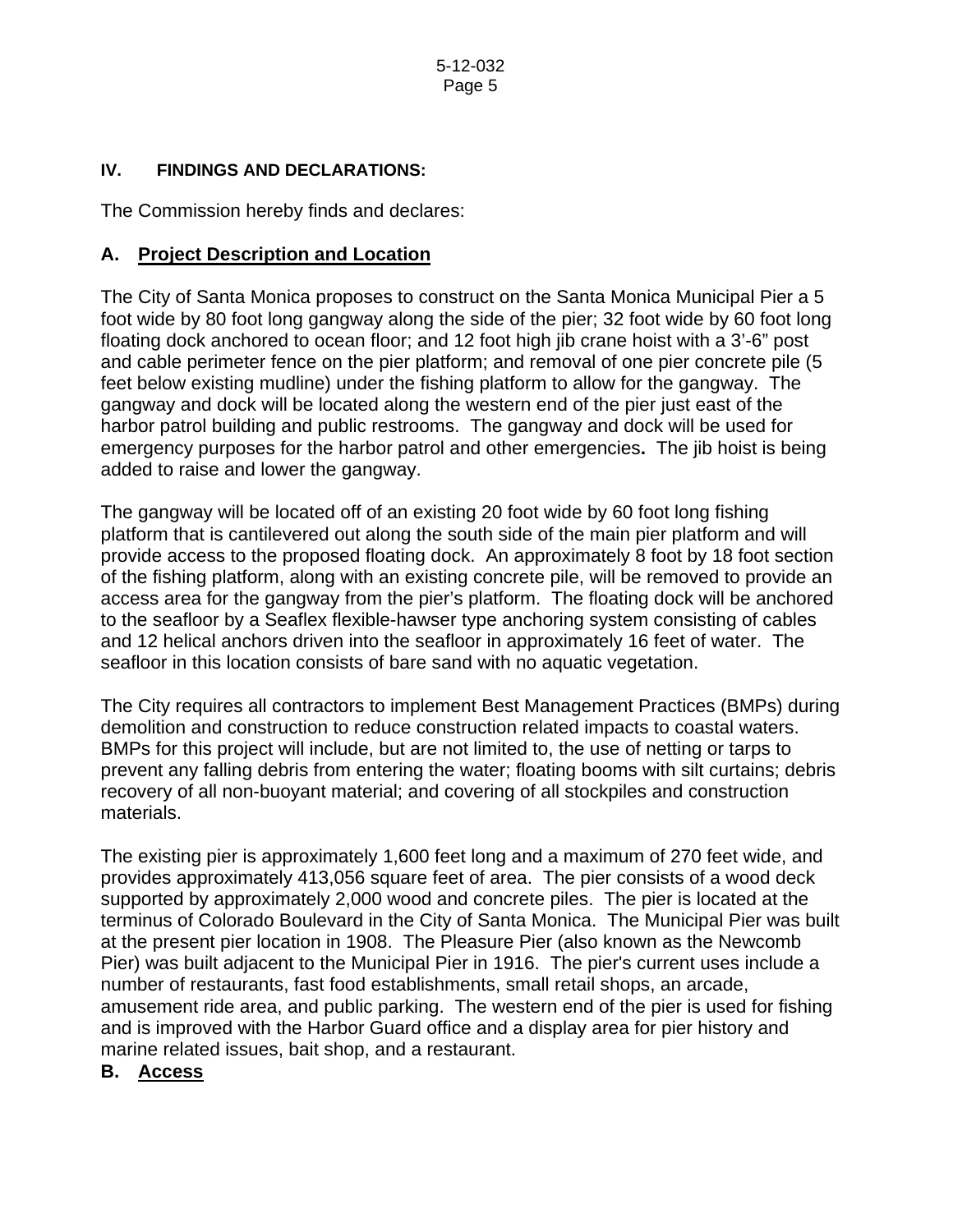Construction activity on the pier could affect the public's ability to gain access to, and/or to make use of, the coast and nearby recreational facilities. According to the City, proposed demolition and construction will begin during the non-peak summer period, starting after the Labor Day weekend in September, to minimize impacts to public access. During construction access on the pier, including the western end will continue to be available along with the availability of the other fishing platforms. Once the project is completed, fishing and pedestrian access will continue to be allowed along the remaining portion of the fishing platform. Therefore, the proposed development will not have a significant adverse impact to fishing or pedestrian access. To ensure that impacts to public access are minimized during construction Special Condition No. 1 requires that the project will not interfere with public access along the shoreline or project area except for temporary disruptions during construction. Therefore, as conditioned the development conforms with Sections 30210 through 30214, Sections 30220 through 30224, and 30252 of the Coastal Act.

### **C. Visual Resources**

Section 30251 of the Coastal Act requires that the scenic and visual qualities of this coastal area shall be protected. Section 30251 of the Coastal Act states, in part:

*The scenic and visual qualities of coastal areas shall be considered and protected as a resource of public importance. Permitted development shall be sited and designed to protect views to and along the ocean and scenic coastal areas, to minimize the alteration of natural land forms, to be visually compatible with the character of surrounding areas, and, where feasible, to restore and enhance visual quality in visually degraded areas...* 

Major scenic resources in the City of Santa Monica are identified in the City's Local Coastal Land Use Plan and the City's Scenic Corridor Element. Scenic resources include the coastline, beach and bay, the Santa Monica Pier, Palisades bluff, and the Santa Monica Mountains. The project site is located on the Santa Monica Pier, where views of these scenic resources are visible from.

The pier is developed with a number of structures, such as food service, retail and recreational buildings, including Pacific Park-- an amusement park-- and the Looff Hippodrome (Carousel) building. Existing development includes 20-40 foot buildings and large amusement rides extending to 30 and 85 feet. Existing development on the pier extends from the promenade to the western end of the pier. The proposed project will be located in the western part of the pier immediately east of the two-story Harbor Patrol building. The gangway will be located along the side of the pier and will not extend above the pier platform. The only structure extending above the pier platform is the proposed 12 foot high hoist, which is necessary to lower and raise the gangway. Because of the existing development on the pier, and continued available views along the pier in the immediate area, the proposed project will not have a significant impact to coastal views. Therefore, as proposed, the project will not have a significant visual impact on coastal resources and is consistent with Section 30251 of the Coastal Act.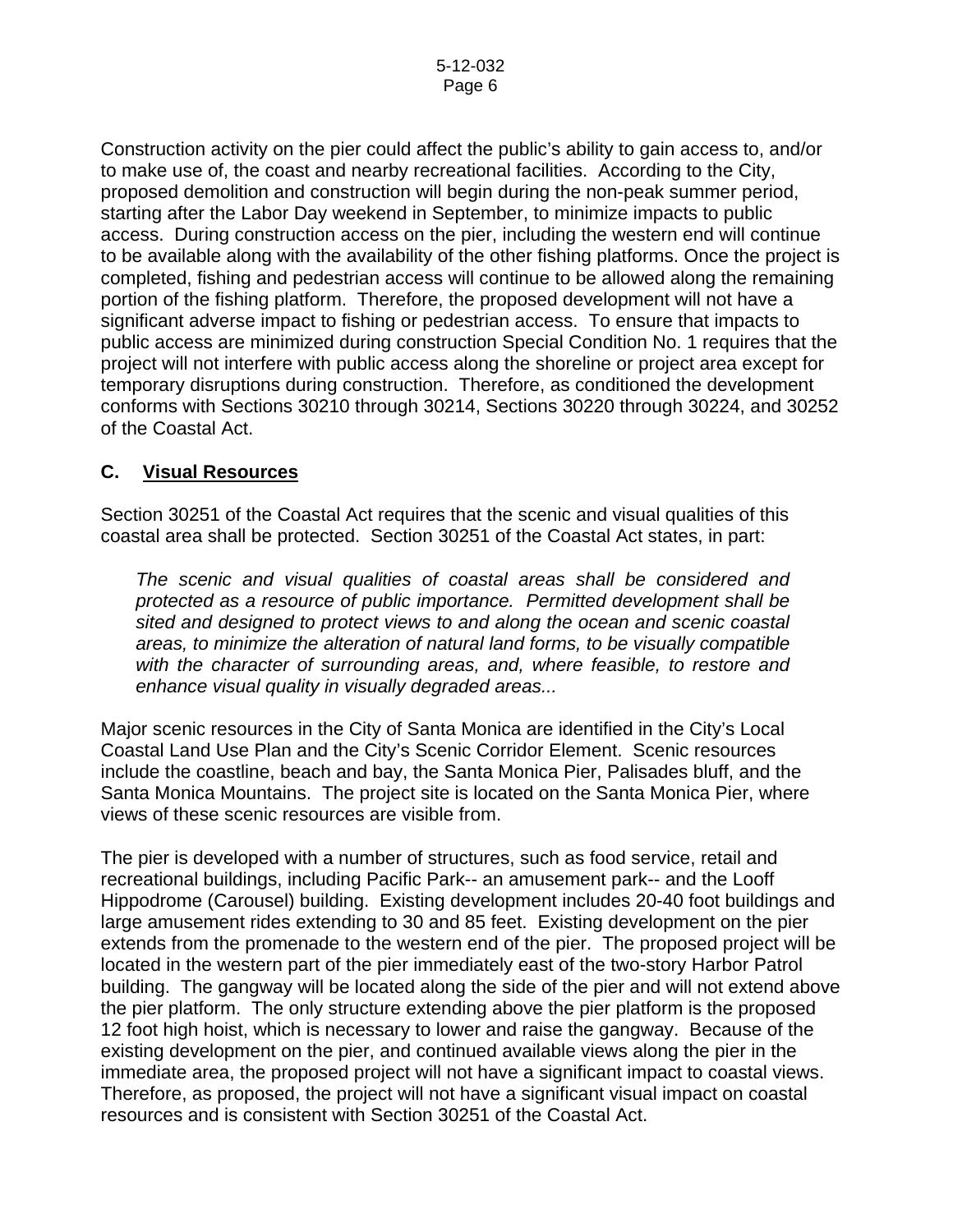### **D. Water Quality**

The proposed work will be occurring in a location where there is a potential for a discharge of polluted runoff from the project site into coastal waters. The storage or placement of construction material, or debris, in a location where it could be carried into coastal waters could impact water quality. The City is requiring that the contractors implement Best Management Practices during construction. To ensure that BMPs are incorporated to reduce the potential for construction and post-construction related impacts on water quality, the Commission imposes Special Condition No. 2 requiring, but not limited to, the appropriate storage and handling of construction equipment and materials to minimize the potential of pollutants to enter coastal waters and for the use of on-going best management practices following construction; and requires monitoring and maintenance of the system. Furthermore, Special Condition No. 3 requires that the proposed project shall comply with all other resource agency water quality requirements. As conditioned, the Commission finds that the development conforms with Sections 30230 and 32031 of the Coastal Act.

## **E. Hazards**

Section 30253 of the Coastal Act states that new development shall minimize risks to life and property in areas of high geologic, flood, and fire hazard, and assure stability and structural integrity, and neither create nor contribute significantly to erosion, geologic instability, or destruction of the site or surrounding area or in any way require the construction of protective devices that would substantially alter natural landforms along bluffs and cliffs. The proposed project involves construction of a new gangway and floating dock subject to wave uprush. Development at such a location is inherently risky. To assure that the applicant is aware of the hazards and restrictions on the subject property, the Commission imposes Special Condition No. 4. Since the proposed development is taking place above and on the water in an area that is subject to wave uprush, the Commission is imposing its standard waiver of liability special condition (Special Condition No. 4). Through Special Condition No. 4, the applicant is notified that the project site is in an area that is potentially subject to wave action and flooding which could damage the proposed structures. The applicant is also notified that the Commission is not liable for such damage as a result of approving the permit for development. In addition, the condition insures that future lessees of the property will be informed of the risks, and the Commission's immunity from liability. Therefore, only as conditioned does the Commission find the proposed project consistent with Sections 30235 and 30253 of the Coastal Act.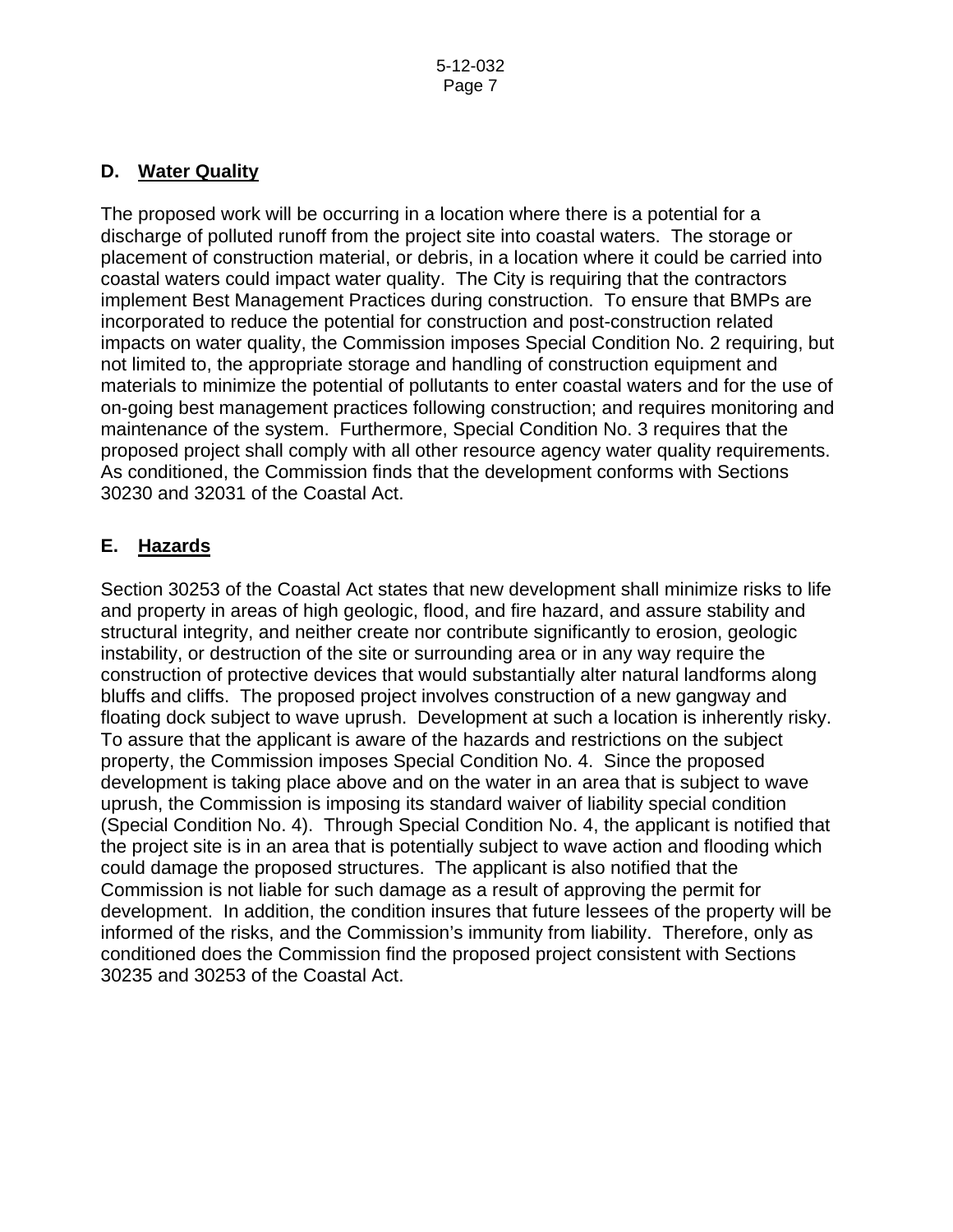### **F. Local Coastal Program**

Coastal Act section 30604(a) states that, prior to certification of a local coastal program ("LCP"), a coastal development permit can only be issued upon a finding that the proposed development is in conformity with Chapter 3 of the Act and that the permitted development will not prejudice the ability of the local government to prepare an LCP that is in conformity with Chapter 3. In August 1992, the Commission certified, with suggested modifications, the land use plan portion of the City of Santa Monica's Local Coastal Program, excluding the area west of Ocean Avenue and Neilson way (Beach Overlay District). On September 15, 1992, the City of Santa Monica accepted the LUP with suggested modifications. The proposed development is consistent with Chapter 3 of the Coastal Act. Approval of the project will not prejudice the ability of the local government to prepare a Local Coastal Program that is in conformity with the provisions of Chapter 3 of the Coastal Act.

## **G. California Environmental Quality Act**

As conditioned, there are no feasible alternatives or additional feasible mitigation measures available that would substantially lessen any significant adverse effect that the activity may have on the environment. Therefore, the Commission finds that the proposed project, as conditioned to mitigate the identified impacts, is the least environmentally damaging feasible alternative and can be found consistent with the requirements of the Coastal Act to conform to CEQA.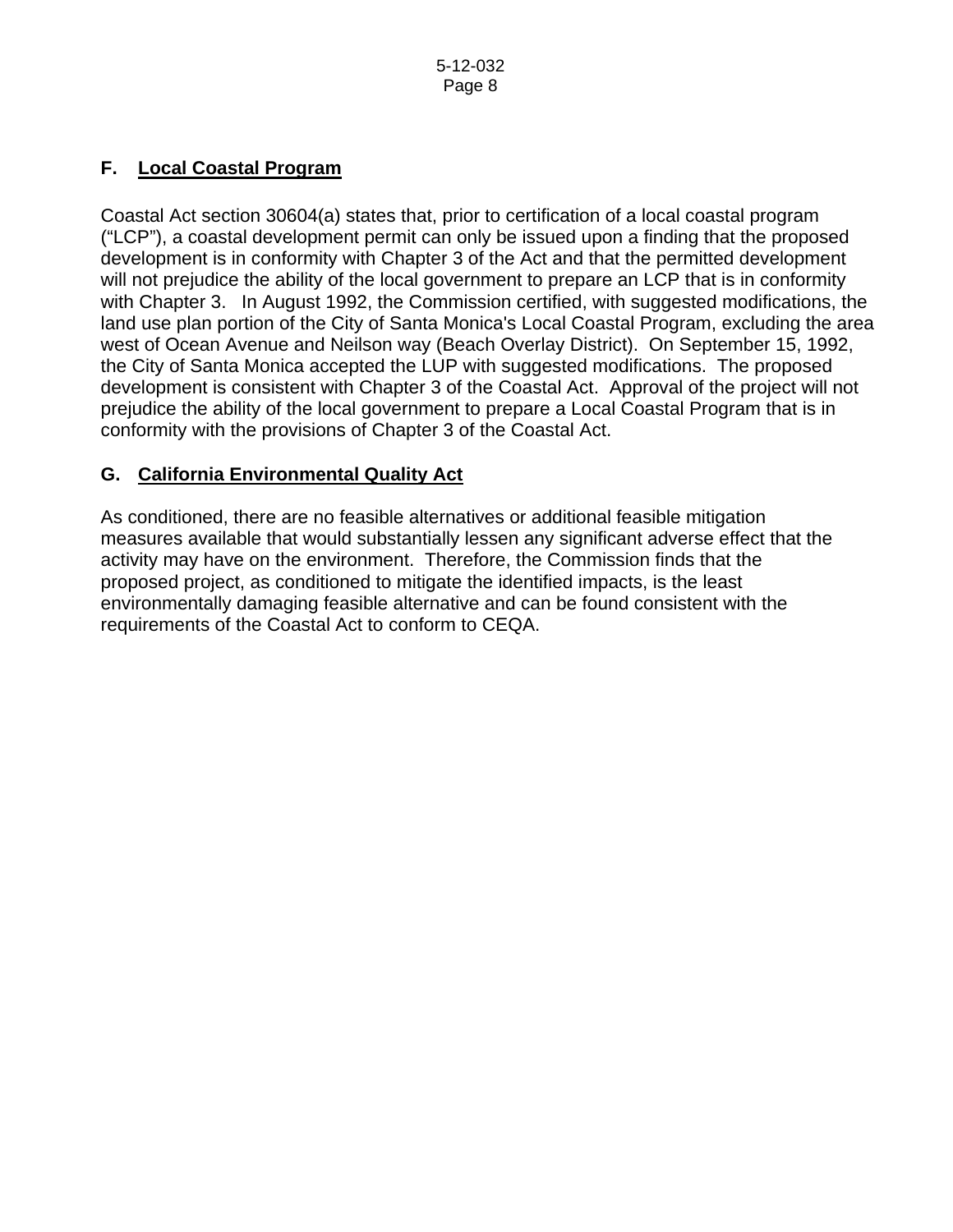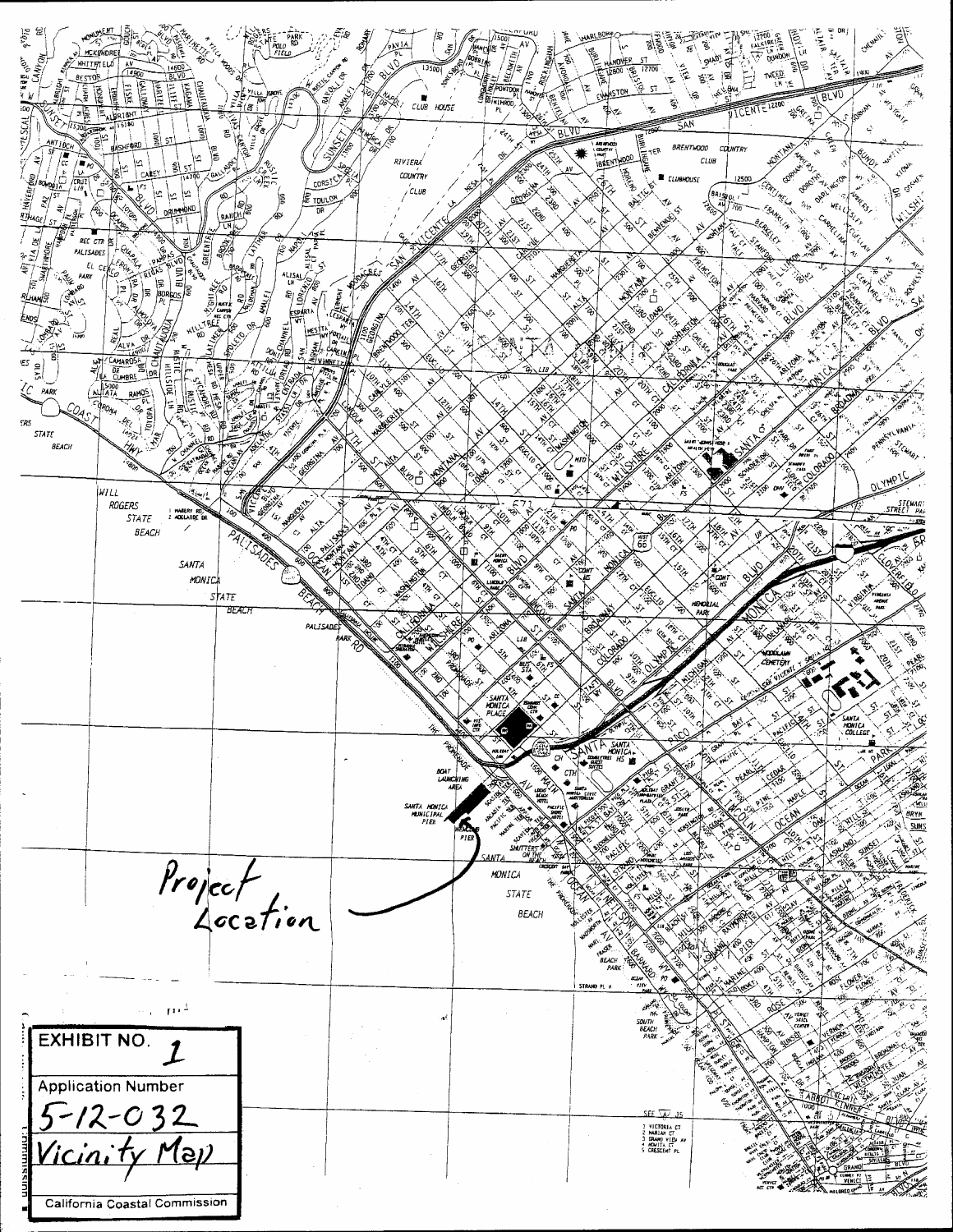

# EMERGENCY ACCESS RAMP SANTA MONICA PIER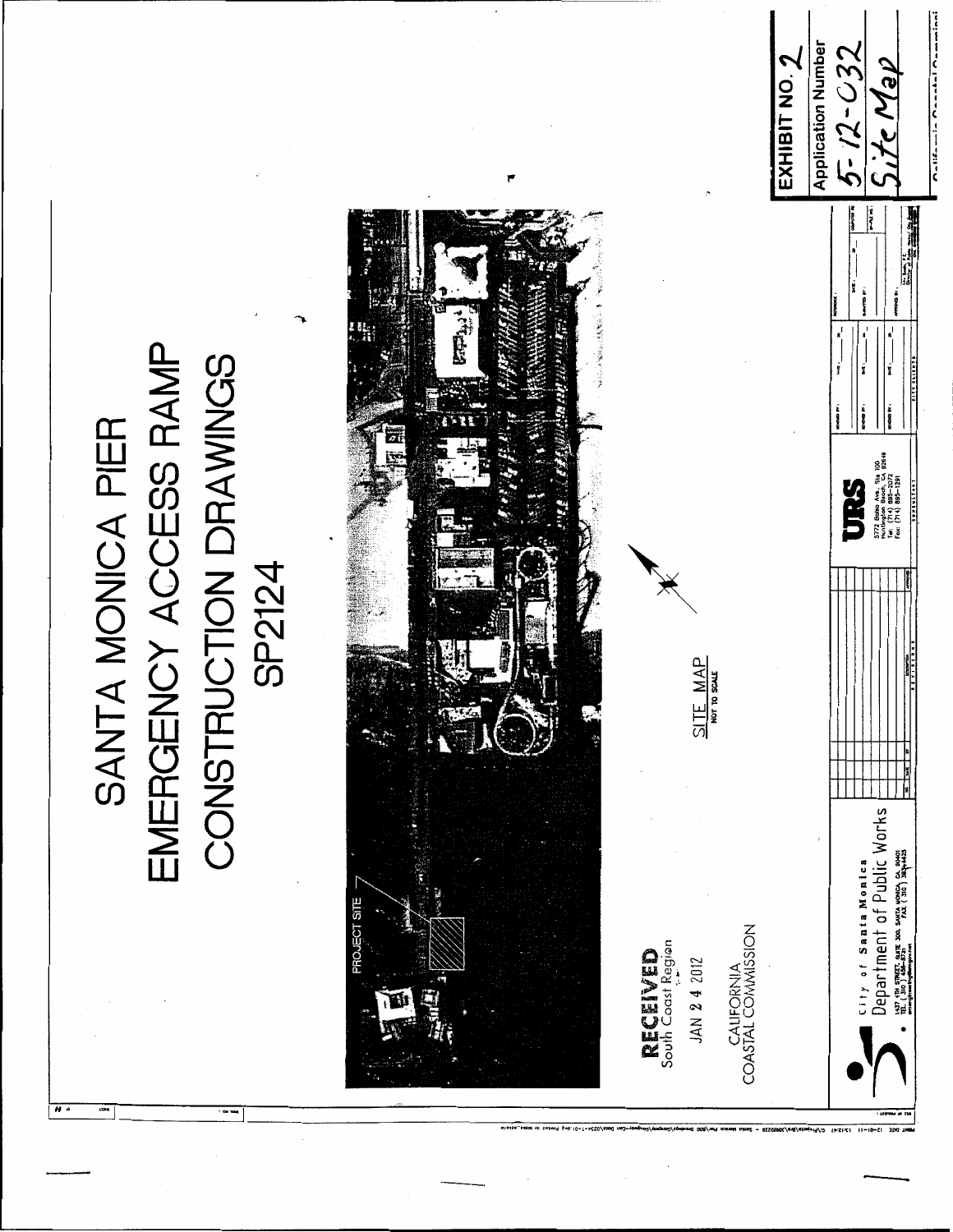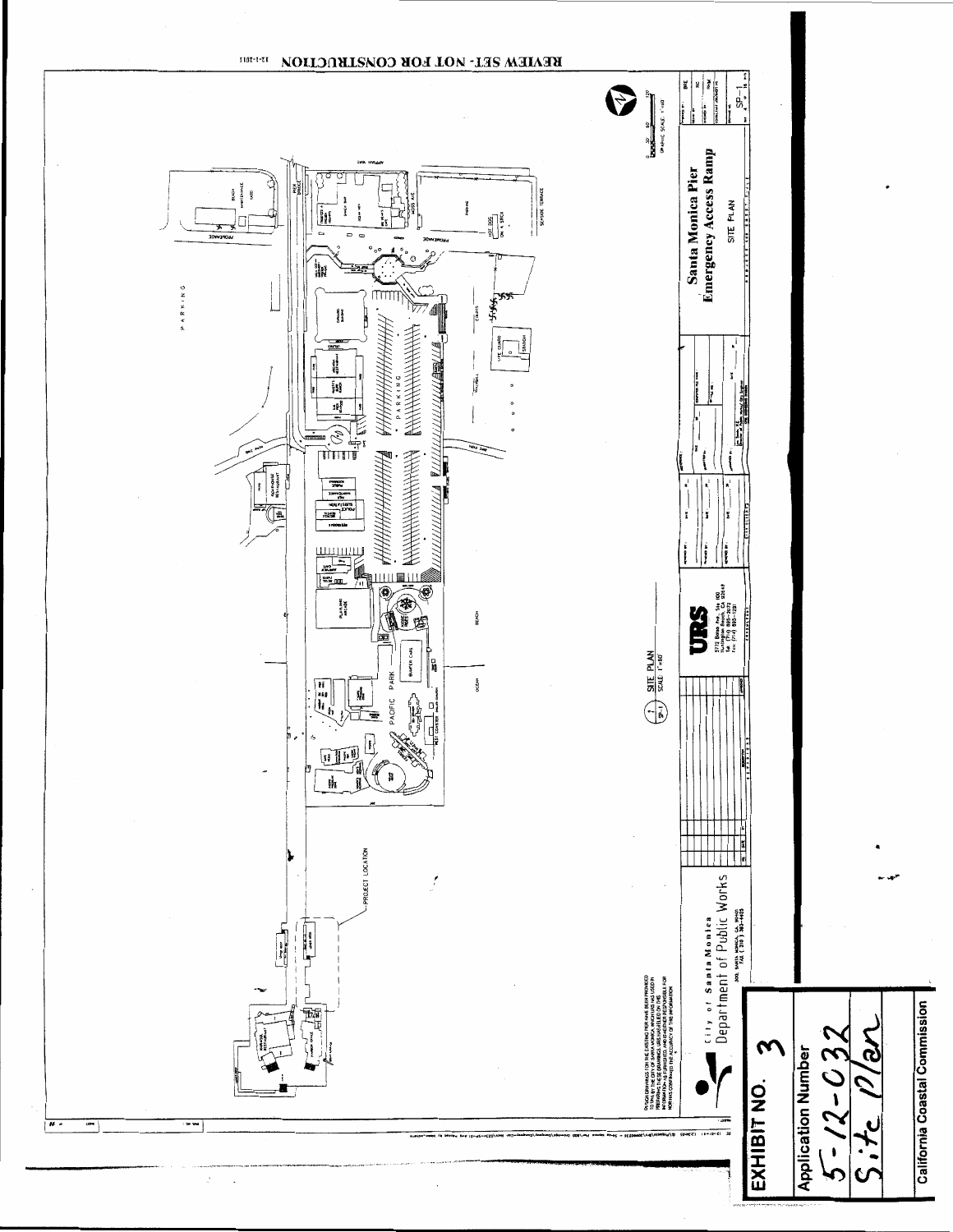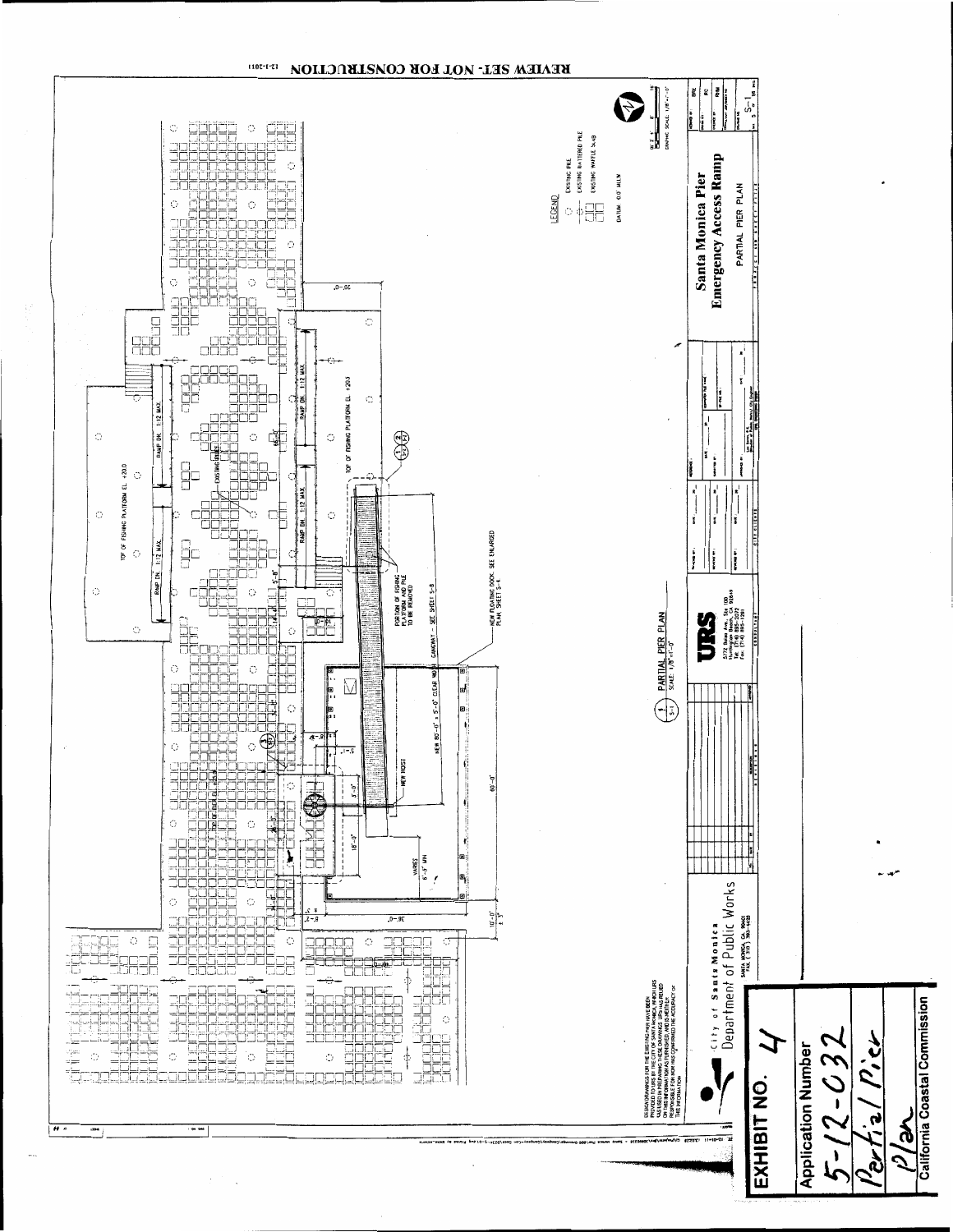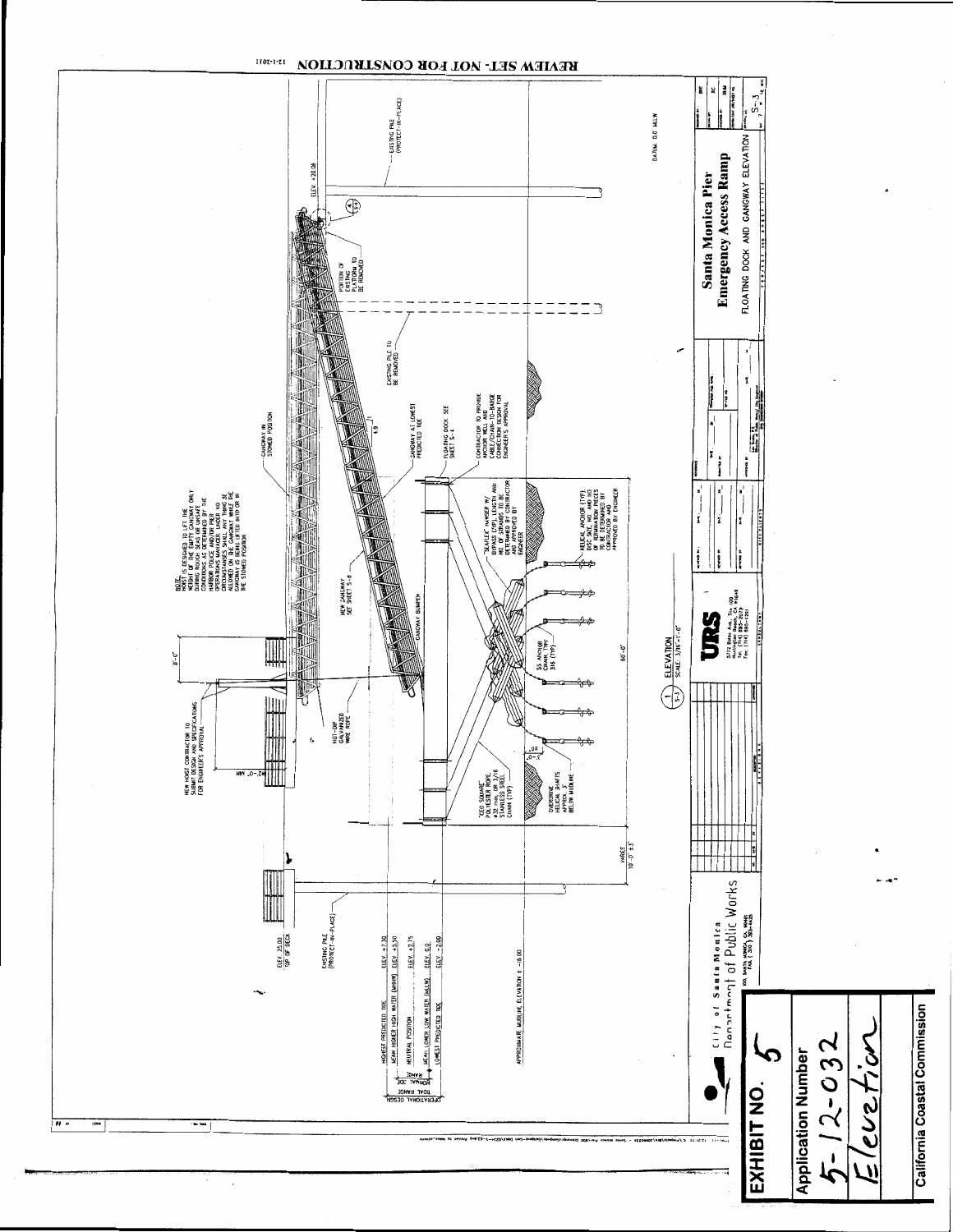